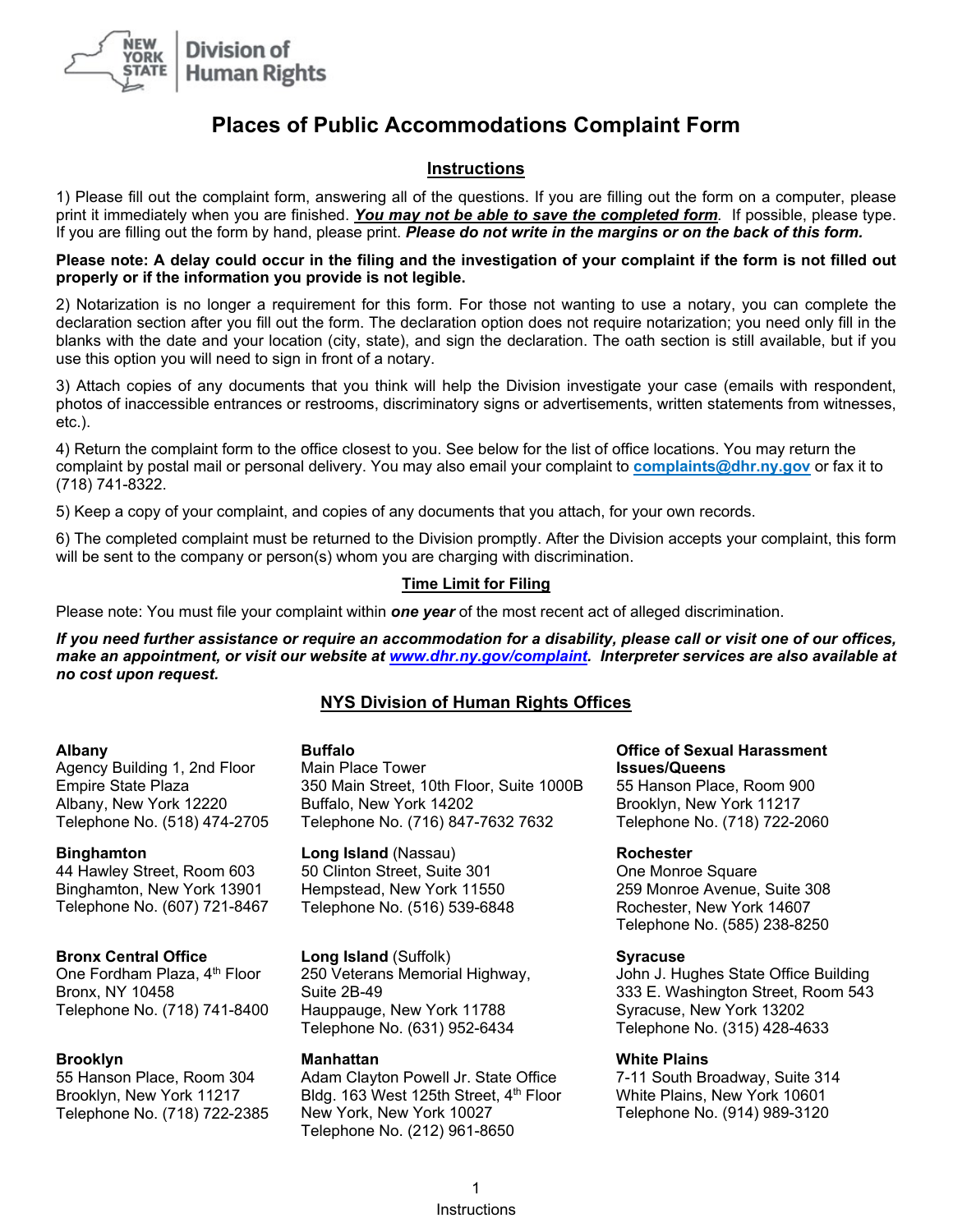The Division of Human Rights investigates complaints of discrimination in places of public accommodation based on:

**Creed / Religion** (religious membership, belief, practice, or observance; or discrimination because you do not have a religious belief)

**Disability** (a physical or mental condition; includes denial of reasonable accommodation for disability)

**Gender Identity or Expression** (actual or perceived gender-related identity, appearance, behavior, expression, or other gender-related characteristic regardless of the sex assigned to that person at birth, including, but not limited to, the status of being transgender; complaints involving the need for accommodation of gender dysphoria or other related medical condition can also be filed under disability)

**Marital Status** (single, married, separated, divorced, widowed)

**Military Status** (including military reserves, or being a veteran)

**National Origin** (the country where you or your ancestors were born)

**Race/Color** (because you are Asian, Black, White, etc.; includes ethnicity; includes traits historically associated with race such as hair texture or hairstyle)

**Sex** (because of your gender, includes sexual stereotyping, sexual harassment, pregnancy)

**Sexual Orientation** (heterosexual, homosexual, bisexual, asexual, whether actual or perceived)

**Use of Guide Dog, Hearing Dog, or Service Dog, or Service Animal** (use of a professionally trained dog for a disability; or the use of a dog or miniature horse, even if not professionally trained, as a reasonable accommodation of disability consistent with federal standards for service animals under the Americans with Disabilities Act)

**Retaliation** (because you filed a discrimination case before, were a witness or helped someone else with a discrimination case, or opposed or reported unlawful discrimination)

**Relationship or Association** (with a member or members of a protected category listed above)

With regard to **credit and insurance only:**

 **Arrest Record** (that was resolved in your favor or adjourned in contemplation of dismissal or youthful offender record or sealed conviction record)

The Division investigates complaints only if the discrimination is based on one or more of the above reasons. The Division cannot investigate unfair treatment that does not involve one of these reasons. If you do not see anything in this list that applies to your situation, please contact the Division of Human Rights to speak to a staff member.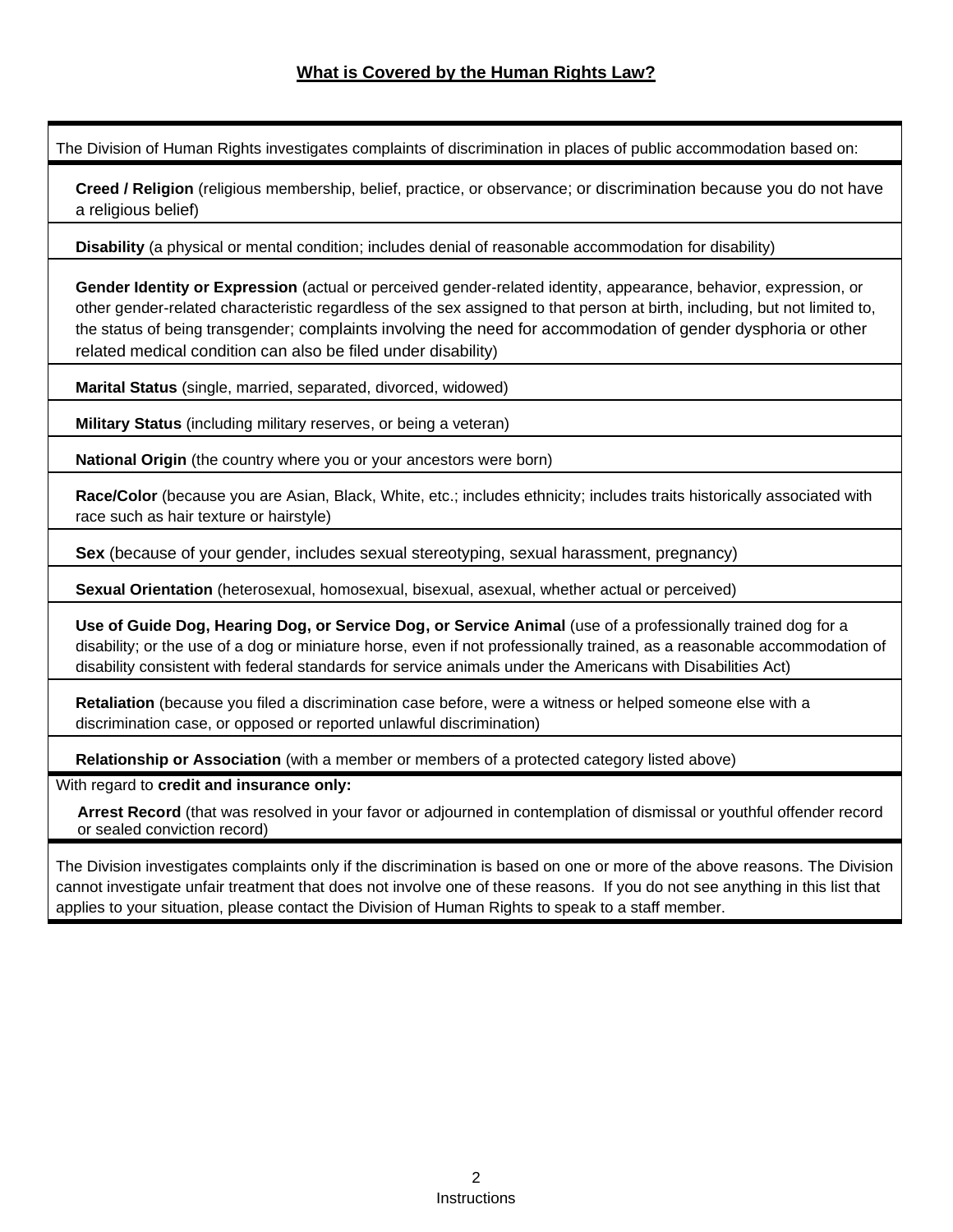# **New York State Division of Human Rights**

# **Public Accommodation Discrimination Complaint Form**

# **Although all ages are protected, you must be 18 years or older to file a complaint. A parent, guardian or other person**

# **having legal authority to act in the child's interests must file on behalf of a person under the age of 18.**

| 1. Your contact information:                                                                                        |                     |              |                                                          |  |
|---------------------------------------------------------------------------------------------------------------------|---------------------|--------------|----------------------------------------------------------|--|
| <b>First Name</b>                                                                                                   | Middle Initial/Name |              |                                                          |  |
| Last Name                                                                                                           |                     |              |                                                          |  |
| <b>Street Address/PO Box</b>                                                                                        | Apt or Floor #:     |              |                                                          |  |
| City                                                                                                                |                     | <b>State</b> | Zip Code                                                 |  |
| If you are filing on behalf of a person or persons under the age of 18 for whom you have legal<br>authority to act: |                     |              | I am filing for:<br>Self & other<br>Other person(s) only |  |
| Name(s):                                                                                                            | Relationship(s):    |              | Date(s) of birth:                                        |  |
|                                                                                                                     |                     |              |                                                          |  |
| 2. Briefly describe the type of public accommodation you are filing against (e.g. restaurant, store, theatre,       |                     |              |                                                          |  |
| bank, medical office, insurance company, etc.):                                                                     |                     |              |                                                          |  |
| 3. You are filing a complaint against:                                                                              |                     |              |                                                          |  |
| Name                                                                                                                |                     |              |                                                          |  |
| <b>Street Address/PO Box</b>                                                                                        |                     |              |                                                          |  |
| City                                                                                                                | <b>State</b>        |              | Zip Code                                                 |  |
| Telephone Number:                                                                                                   |                     |              |                                                          |  |
|                                                                                                                     |                     |              |                                                          |  |
| In what county or borough did the violation take place?                                                             |                     |              |                                                          |  |
| Individual people who discriminated against you:                                                                    |                     |              |                                                          |  |
|                                                                                                                     |                     |              |                                                          |  |
|                                                                                                                     |                     |              |                                                          |  |
| If you need more space, please list them on a separate piece of paper.                                              |                     |              |                                                          |  |
| 4. Date of alleged discrimination (must be within one year of filing):                                              |                     |              |                                                          |  |
| The most recent act of discrimination happened on:                                                                  |                     |              |                                                          |  |
|                                                                                                                     | month               | day<br>year  |                                                          |  |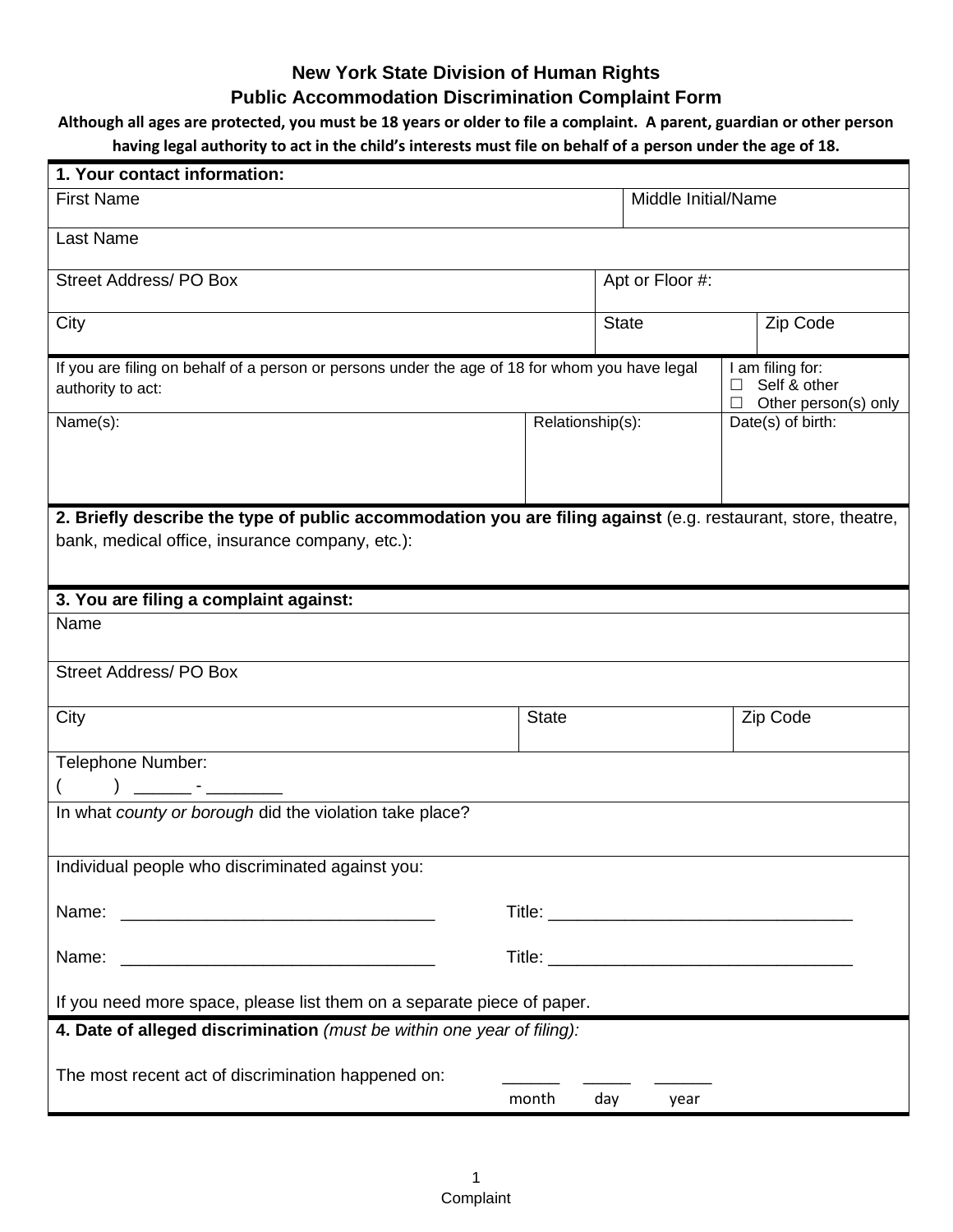| 5. Basis of alleged discrimination:                                                                             |                                                                                                                            |  |  |  |  |
|-----------------------------------------------------------------------------------------------------------------|----------------------------------------------------------------------------------------------------------------------------|--|--|--|--|
| Check ONLY the boxes that you believe were the reasons for discrimination, and fill in specifics only for those |                                                                                                                            |  |  |  |  |
| reasons. Please look at page 2 of "Instructions" for an explanation of each type of discrimination.             |                                                                                                                            |  |  |  |  |
| Creed/Religion:<br>$\Box$                                                                                       | <b>National Origin:</b><br>$\Box$                                                                                          |  |  |  |  |
| Please specify: _                                                                                               | Please specify: _                                                                                                          |  |  |  |  |
| Disability:                                                                                                     | $\Box$<br><b>Race/Color or Ethnicity:</b>                                                                                  |  |  |  |  |
|                                                                                                                 |                                                                                                                            |  |  |  |  |
| Gender Identity or Expression, including the<br>$\Box$                                                          | $\Box$<br>Sex:                                                                                                             |  |  |  |  |
| <b>Status of Being Transgender</b>                                                                              |                                                                                                                            |  |  |  |  |
|                                                                                                                 |                                                                                                                            |  |  |  |  |
| <b>Marital Status:</b><br>П.                                                                                    | <b>Sexual Orientation:</b><br>$\Box$                                                                                       |  |  |  |  |
| Single<br>$\Box$<br>Married<br>Separated<br>□<br>□                                                              |                                                                                                                            |  |  |  |  |
| $\Box$<br>Divorced<br>Widowed<br>$\Box$                                                                         |                                                                                                                            |  |  |  |  |
| <b>Military Status:</b><br>$\Box$                                                                               | $\Box$<br><b>Arrest record</b> (credit and insurance only; see page 2<br>of instructions for what is covered by the arrest |  |  |  |  |
| Veteran<br><b>Active Duty</b><br>$\Box$<br>Reserves<br>$\Box$<br>$\Box$                                         | provisions)                                                                                                                |  |  |  |  |
| □ Use of Guide Dog, Hearing Dog, or Service Dog, or a Service Animal meeting the ADA definition                 |                                                                                                                            |  |  |  |  |
|                                                                                                                 |                                                                                                                            |  |  |  |  |
| If you believe you were treated differently because you filed or helped someone file a discrimination           |                                                                                                                            |  |  |  |  |
| complaint, acted as a witness to a discrimination complaint, or reported unlawful discrimination, check below:  |                                                                                                                            |  |  |  |  |
|                                                                                                                 |                                                                                                                            |  |  |  |  |
| Retaliation: How you opposed discrimination:                                                                    |                                                                                                                            |  |  |  |  |
|                                                                                                                 |                                                                                                                            |  |  |  |  |
| If you believe you were discriminated against because of your relationship or association with a member or      |                                                                                                                            |  |  |  |  |
| members of a protected category listed above, indicate the relevant category above, and check below.            |                                                                                                                            |  |  |  |  |
| <b>Relationship or association</b>                                                                              |                                                                                                                            |  |  |  |  |
|                                                                                                                 | 6. Acts of alleged discrimination: What did the person/company you are complaining against do? Check all                   |  |  |  |  |
| that apply                                                                                                      |                                                                                                                            |  |  |  |  |
| Denied access to public accommodation                                                                           | $\Box$<br>Discriminatory advertisement, communication, or                                                                  |  |  |  |  |
|                                                                                                                 | notice                                                                                                                     |  |  |  |  |
|                                                                                                                 |                                                                                                                            |  |  |  |  |
| $\Box$ Denied equal advantages, facilities and privileges                                                       | Sexual harassment<br>$\Box$                                                                                                |  |  |  |  |
| of public accommodation                                                                                         |                                                                                                                            |  |  |  |  |
| $\Box$ Denied reasonable accommodation for disability                                                           | Harassed/intimidated (other than sexual                                                                                    |  |  |  |  |
|                                                                                                                 |                                                                                                                            |  |  |  |  |
|                                                                                                                 | harassment) on any basis indicated above                                                                                   |  |  |  |  |
| Denied reasonable accommodation regarding the                                                                   | Discriminated against because of use of a<br>$\Box$                                                                        |  |  |  |  |
| use of a service animal (dog or miniature horse)                                                                | professionally trained guide, hearing or service                                                                           |  |  |  |  |
| in violation of federal standards under the                                                                     | dog                                                                                                                        |  |  |  |  |
| Americans with Disabilities Act                                                                                 |                                                                                                                            |  |  |  |  |
| Other:                                                                                                          |                                                                                                                            |  |  |  |  |
|                                                                                                                 |                                                                                                                            |  |  |  |  |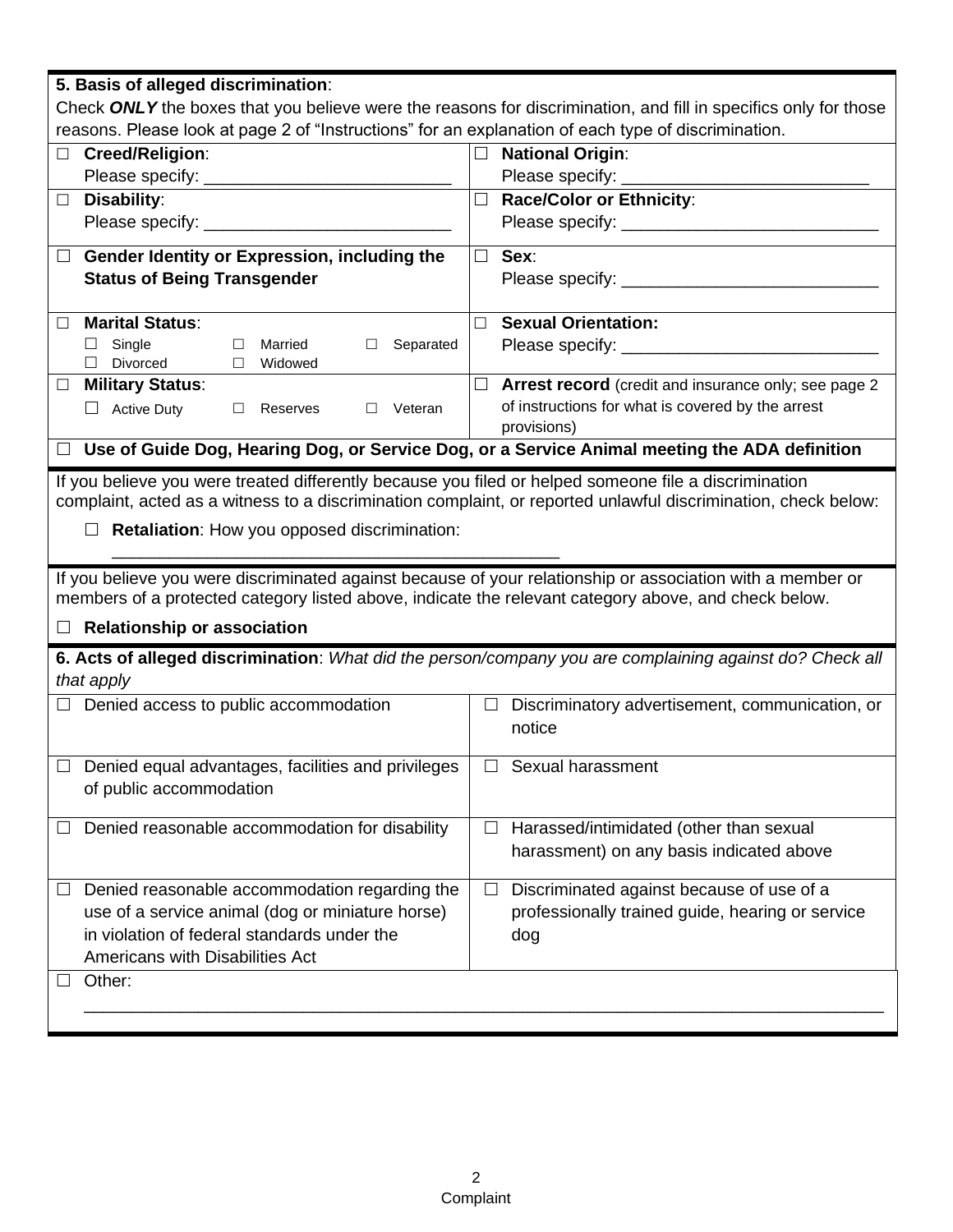| Please tell us more about each act of discrimination that you experienced. Please include dates,<br>names of people involved, and explain why you think it was discriminatory. PLEASE TYPE OR PRINT<br>CLEARLY. You may also write "see attached" and attach a typed description. |  |  |  |  |
|-----------------------------------------------------------------------------------------------------------------------------------------------------------------------------------------------------------------------------------------------------------------------------------|--|--|--|--|
|                                                                                                                                                                                                                                                                                   |  |  |  |  |
|                                                                                                                                                                                                                                                                                   |  |  |  |  |
|                                                                                                                                                                                                                                                                                   |  |  |  |  |
|                                                                                                                                                                                                                                                                                   |  |  |  |  |
|                                                                                                                                                                                                                                                                                   |  |  |  |  |
|                                                                                                                                                                                                                                                                                   |  |  |  |  |
|                                                                                                                                                                                                                                                                                   |  |  |  |  |
|                                                                                                                                                                                                                                                                                   |  |  |  |  |
|                                                                                                                                                                                                                                                                                   |  |  |  |  |
|                                                                                                                                                                                                                                                                                   |  |  |  |  |
|                                                                                                                                                                                                                                                                                   |  |  |  |  |
|                                                                                                                                                                                                                                                                                   |  |  |  |  |
|                                                                                                                                                                                                                                                                                   |  |  |  |  |
|                                                                                                                                                                                                                                                                                   |  |  |  |  |
|                                                                                                                                                                                                                                                                                   |  |  |  |  |
|                                                                                                                                                                                                                                                                                   |  |  |  |  |
|                                                                                                                                                                                                                                                                                   |  |  |  |  |
|                                                                                                                                                                                                                                                                                   |  |  |  |  |
|                                                                                                                                                                                                                                                                                   |  |  |  |  |
|                                                                                                                                                                                                                                                                                   |  |  |  |  |
|                                                                                                                                                                                                                                                                                   |  |  |  |  |
|                                                                                                                                                                                                                                                                                   |  |  |  |  |
|                                                                                                                                                                                                                                                                                   |  |  |  |  |
|                                                                                                                                                                                                                                                                                   |  |  |  |  |
|                                                                                                                                                                                                                                                                                   |  |  |  |  |
|                                                                                                                                                                                                                                                                                   |  |  |  |  |
|                                                                                                                                                                                                                                                                                   |  |  |  |  |
|                                                                                                                                                                                                                                                                                   |  |  |  |  |
|                                                                                                                                                                                                                                                                                   |  |  |  |  |
|                                                                                                                                                                                                                                                                                   |  |  |  |  |
|                                                                                                                                                                                                                                                                                   |  |  |  |  |
|                                                                                                                                                                                                                                                                                   |  |  |  |  |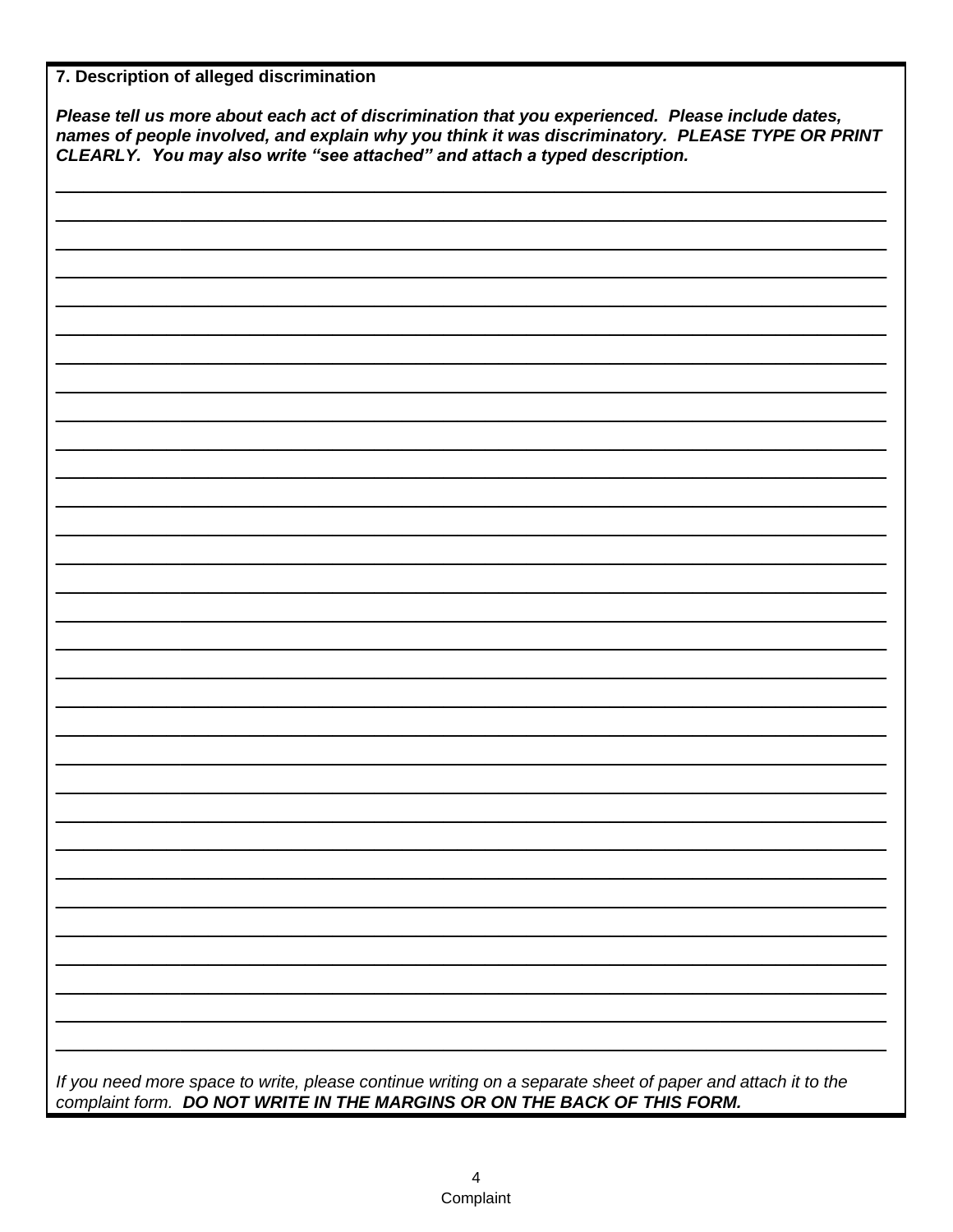# **Signature (Declaration or Oath)**

Based on the information contained in this form, I charge the herein named respondent(s) with an unlawful discriminatory practice, in violation of the New York State Human Rights Law.

I have not filed any other civil action, nor do I have an action pending before any administrative agency, under any state or local law, based upon this same unlawful discriminatory practice. (If you have another action pending and still wish to file, please contact our office to discuss.) **PLEASE INITIAL \_\_\_\_\_\_\_\_\_\_**

Human Rights Law § 297.1 requires that a complaint filed with the Division of Human Rights must be "under oath or by declaration." **You must complete either the "declaration" or "oath" sections below.** The declaration requires only your signature and does not need to be notarized. The oath requires that you sign it before a notary.

# **DECLARATION**

I affirm this \_\_\_\_ day of \_\_\_\_\_\_\_\_\_\_\_ (month), \_\_\_\_\_\_\_ (year) at \_\_\_\_\_\_\_\_\_\_\_\_\_\_\_\_\_\_ (city), \_\_\_\_\_ (state), under penalties of perjury, that I am the complainant herein; that I have read (or had read to me) the foregoing complaint and know the content thereof; that the same is true of my own knowledge except as to the matters therein stated on information and belief; and that as to those matters, I believe the same to be true.

> \_\_\_\_\_\_\_\_\_\_\_\_\_\_\_\_\_\_\_\_\_\_\_\_\_\_\_\_\_\_\_\_\_\_ [Complainant name]

STATE OF NEW YORK COUNTY OF ) SS:

\_\_\_\_\_\_\_\_\_\_\_\_\_\_\_\_\_\_\_\_\_\_\_\_\_, being duly sworn, deposes and says: that I am the complainant herein; that I have read (or had read to me) the foregoing complaint and knows the content thereof; that the same is true of my own knowledge except as to the matters therein stated on information and belief; and that as to those matters, I believes the same to be true.

**OATH**

\_\_\_\_\_\_\_\_\_\_\_\_\_\_\_\_\_\_\_\_\_\_\_\_\_\_\_\_\_\_\_\_\_\_ Complainant signature

Subscribed and sworn to before me this day of , 20

 $\overline{\phantom{a}}$  , where  $\overline{\phantom{a}}$  , where  $\overline{\phantom{a}}$  , where  $\overline{\phantom{a}}$  , where  $\overline{\phantom{a}}$ Signature of Notary Public

*Please note: Once this form is completed and returned to the New York State Division of Human Rights, it becomes a legal document and an official complaint with the Division.*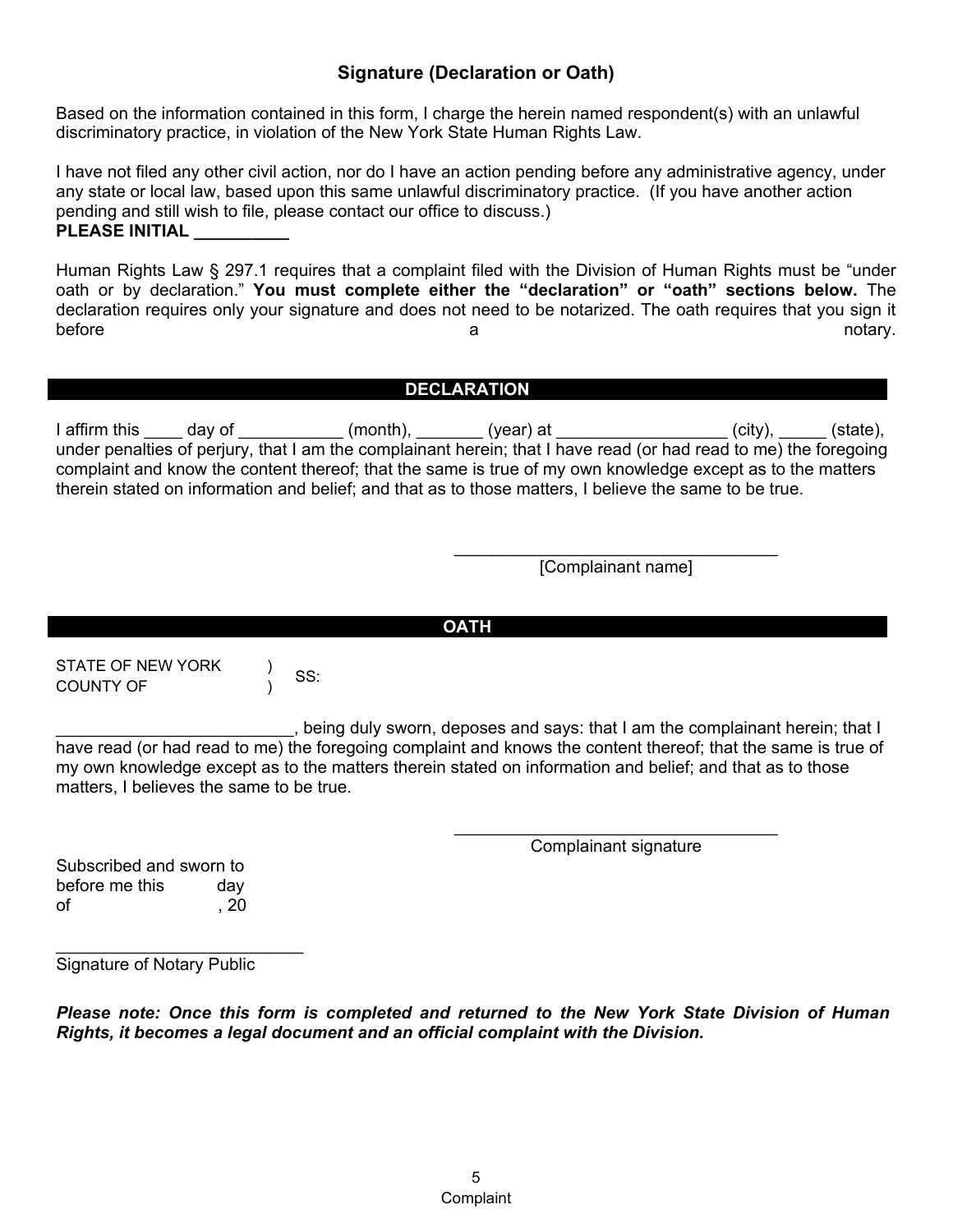| Additional Information, Page 1: This page is for the Division's records and will not be sent to the |
|-----------------------------------------------------------------------------------------------------|
| company or person(s) whom you are filing against.                                                   |

| company or person(s) whom you are filling against.                         |                                                                                                                                                                                                                                                                                                                                        |
|----------------------------------------------------------------------------|----------------------------------------------------------------------------------------------------------------------------------------------------------------------------------------------------------------------------------------------------------------------------------------------------------------------------------------|
| 1. Contact information                                                     |                                                                                                                                                                                                                                                                                                                                        |
| My primary telephone number:                                               |                                                                                                                                                                                                                                                                                                                                        |
| My secondary telephone number:                                             |                                                                                                                                                                                                                                                                                                                                        |
| My date of birth:                                                          |                                                                                                                                                                                                                                                                                                                                        |
| (Required) My email address:                                               |                                                                                                                                                                                                                                                                                                                                        |
| Division will not use your email address for any non-case related matters. | The Division uses email, whenever possible, to communicate with the parties to complaints. This avoids<br>delays and lost mail, and increases the efficiency of Division case processing. Therefore, you are required to<br>provide an email address, if you have one, and to keep us advised of any change of your email address. The |
|                                                                            | Contact person (Someone who does not live with you but will know how to contact you if we cannot reach you)                                                                                                                                                                                                                            |
| <b>Contact person's name:</b>                                              |                                                                                                                                                                                                                                                                                                                                        |
| Contact person's telephone number:                                         |                                                                                                                                                                                                                                                                                                                                        |
| <b>Contact person's address</b>                                            |                                                                                                                                                                                                                                                                                                                                        |
| <b>Contact person's email address:</b>                                     |                                                                                                                                                                                                                                                                                                                                        |
| Contact person's relationship to me:                                       |                                                                                                                                                                                                                                                                                                                                        |
| 2. Special needs: I am in need of:<br>$\Box$                               | $\Box$ Privacy. Keep my contact information confidential as I am a victim of domestic violence<br>3. Settlement / Conciliation: To settle this complaint, I would accept: (Explain what you want to happen as a<br>result of this complaint. Do you want a letter of apology, an end to the harassment, compensation, etc.?)           |
| What did this person witness?                                              | 4. Witnesses (information about witnesses may be shared with the parties as necessary for the<br>investigation) The following people saw or heard the discrimination and can act as witnesses:                                                                                                                                         |
| Name: Name<br>What did this person witness?                                |                                                                                                                                                                                                                                                                                                                                        |